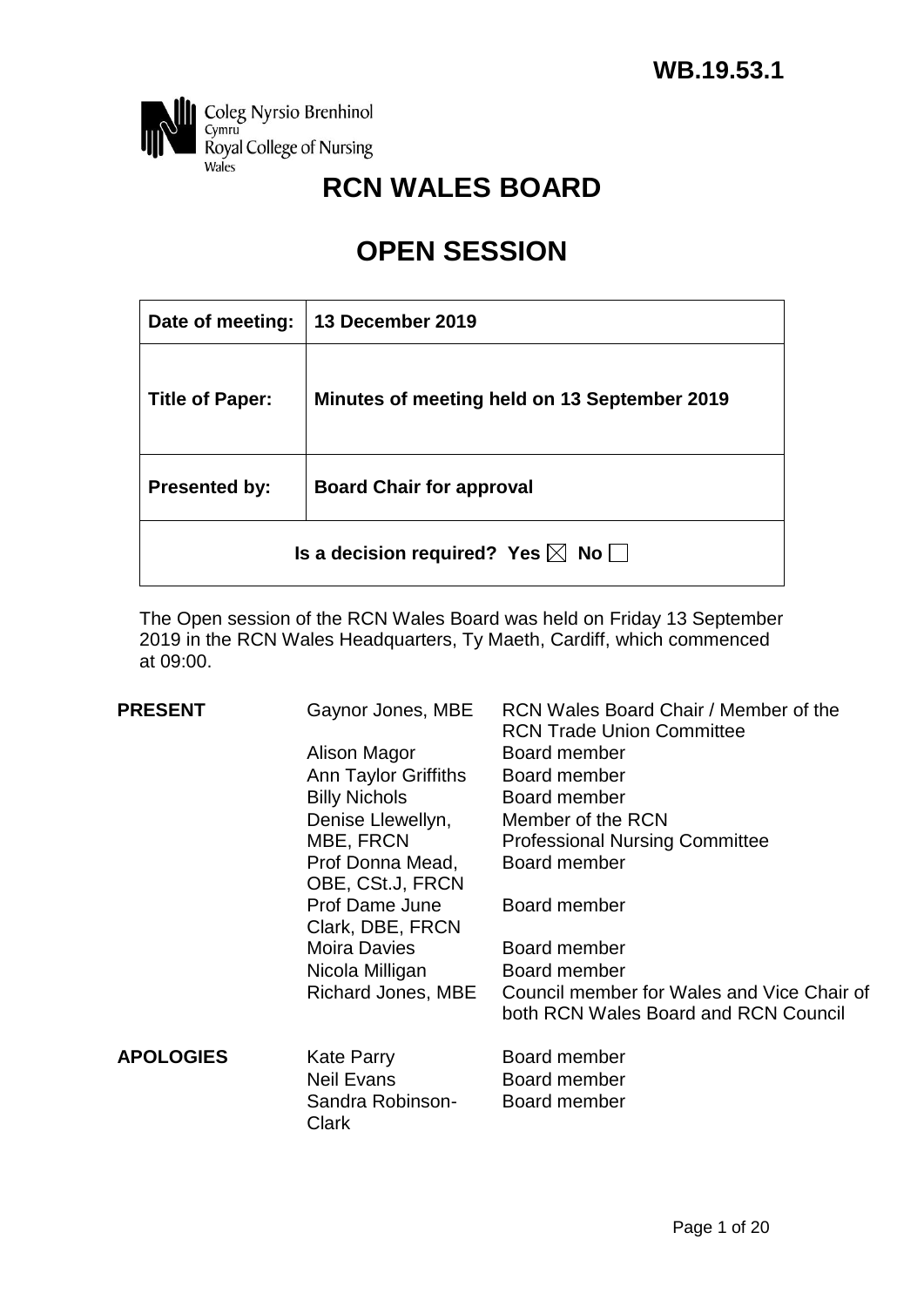|                      | <b>Tristan Griffin</b><br>Nicola Davis-Job | Board member<br>Interim Associate Director (Professional<br>Practice) |
|----------------------|--------------------------------------------|-----------------------------------------------------------------------|
| <b>IN ATTENDANCE</b> | <b>Helen Whyley</b>                        | Director, RCN Wales                                                   |
|                      | <b>Nigel Downes</b>                        | Interim Associate Director (Employment<br>Relations)                  |
|                      | <b>Helen Carlyon</b>                       | <b>Finance &amp; Business Continuity Manager</b>                      |
|                      | <b>Katie Branch</b>                        | Complaints, Quality and Administration<br><b>Services Manager</b>     |
|                      | Lisa Turnbull                              | Policy and Public Affairs Adviser                                     |
|                      | Jayne Taylor                               | EA to Director, RCN Wales on 6 June 2019<br>only                      |

# **WB.19.40.1 WELCOME & APOLOGIES FOR ABSENCE**

The Board Chair welcomed everyone to the Open Session.

The Board Chair thanked the Policy and Public Affairs Adviser for giving a presentation at the Board development session on 12 September 2019 entitled, "*Wales Safe and Effective Care Campaign*". The Board noted that the Safe and Effective Care Campaign continued to be a key organisational priority.

The Board noted that apologies had been received from the Board members Kate Parry, Neil Evans, Sandra Robinson-Clark and Tristan Griffin and Nicola Davis-Job, Interim Associate Director (Professional Practice).

The Board was informed that immediately following the Open session of Board, Gill Hughes, Responsible Individual and Caroline Lomas, Head of Training at Pendine Park Care Home would give a presentation to the Board entitled, "*Professional Development within the Independent Sector*".

The Board was pleased to note that the previous Director, RCN Wales, Tina Donnelly, would join the Board for lunch when her picture would be displayed in Seminar Room A, alongside other previous Directors, RCN Wales.

# **WB.19.40.2 DECLARATION OF INTERESTS**

The Board Chair asked Board members to declare any possible interests with any items on the agenda and no further items were declared to those declared in the Closed session of Board.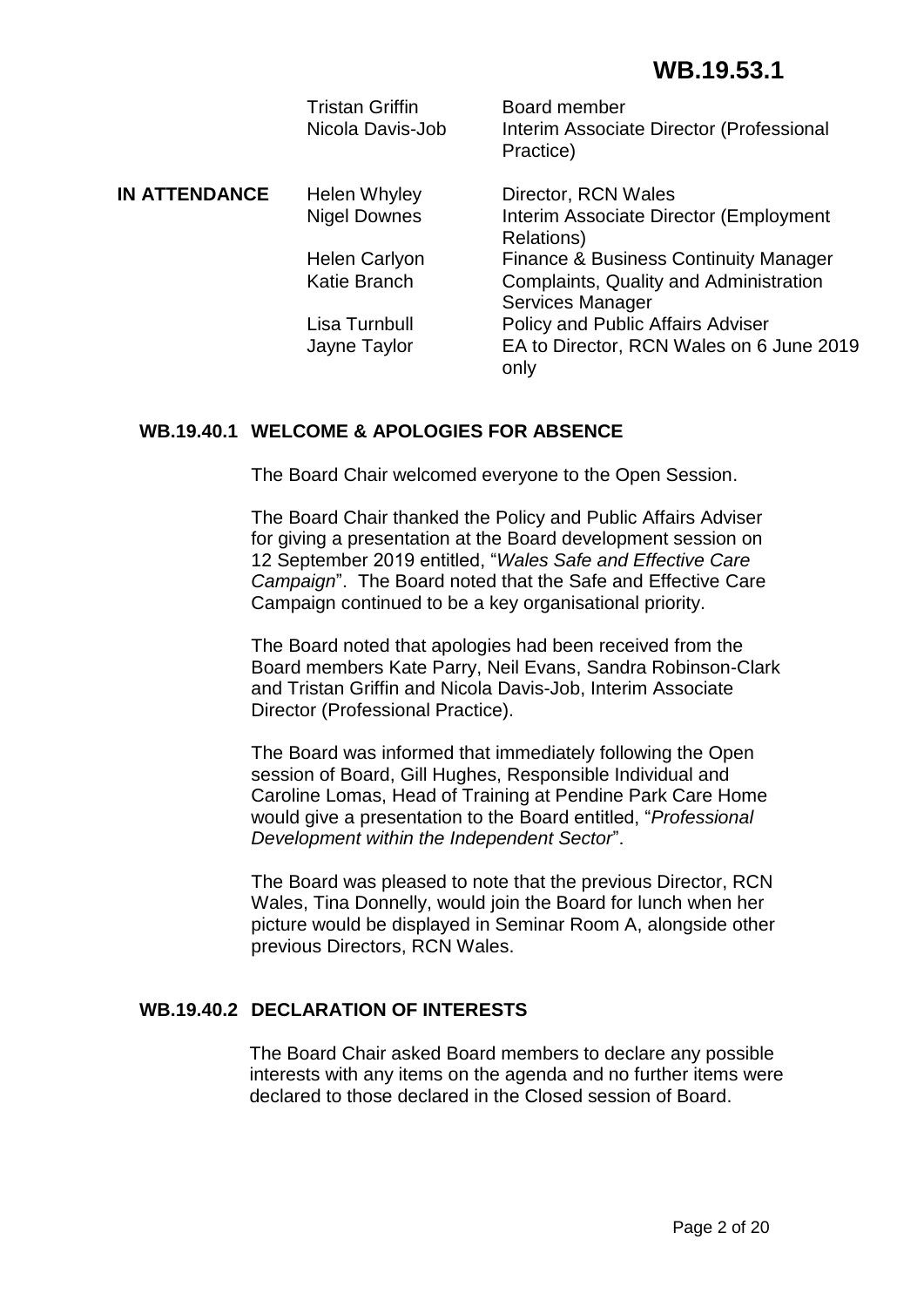#### **WB.19.41.1 MINUTES**

Minutes of the Open session of the Board meeting held on 7 June 2019 had been circulated and were confirmed as accurate.

# **WB.19.41.2 REVIEW OF ACTION SHEET**

All actions were either noted as completed or an update provided on the action sheet.

#### **WB.19.41.3 MATTERS ARISING**

Matters arising were noted as follows:

#### *Welsh Government Consultation on Continuing Health Care in Wales*

The Policy and Public Affairs Adviser agreed to include a list of RCN Wales' consultation responses within the quarterly policy report to Board. Copies of consultation responses would be made available to Board members on request.

#### **WB.19.42 OPERATIONAL UPDATES**

#### **WB.19.42.1 BOARD CHAIR'S REPORT**

A report had been received and was noted.

The Board noted that some activities undertaken by Board members had not been included in the report. The Board noted the following omissions:

- The Director and Board member, Donna Mead had attended the RCN Prince of Wales Cadet Scheme launch on 2 July 2019 in the Royal Glamorgan Hospital, Ynysmaerdy in the Board Chair's absence.
- Board member, Donna Mead attended the Health Education and Improvement Wales (HEIW) Workforce Strategy for Health Care consultation workshop on 9 July 2019.
- Board member, Moira Davies attended the Emergency. Prehospital. Inter-professional. Critical-care (EPICC) Conference at the University of South Wales on 1 July 2019.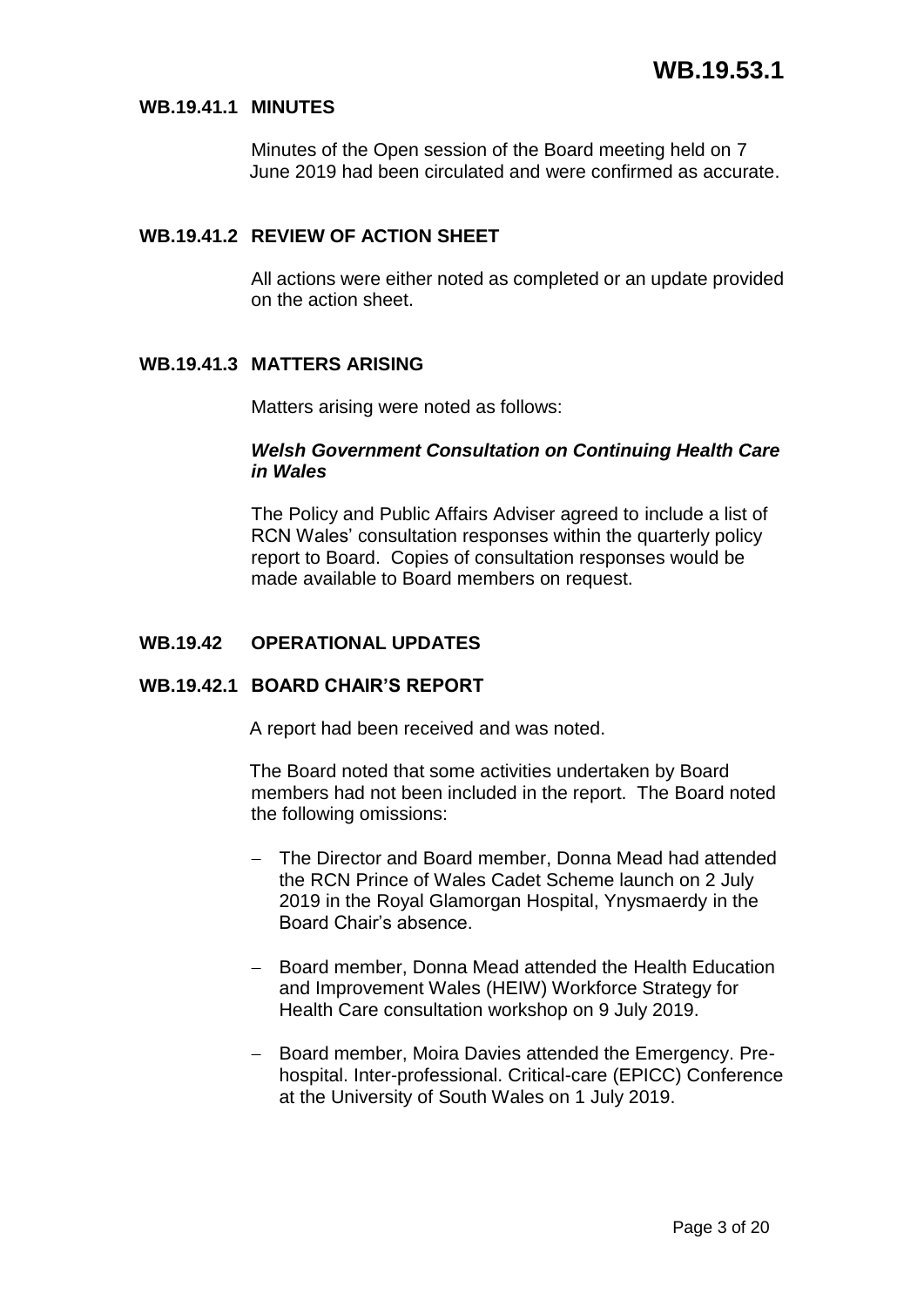#### **WB.19.42.2 DIRECTOR, RCN WALES' REPORT**

A report had been received and was noted.

The Director highlighted the following meetings at the request of Board members:

#### *Bullying and harassment workshop in the All Nations Centre, Cardiff on 26 June 2019*

The Director informed the Board that the Minister for Health and Social Services had asked the Welsh Partnership Forum to look into concerns raised by NHS staff with regard to bullying and harassment in the workplace. The Board noted that the workshop focused on a new approach to the policy on bullying and harassment and trying to change the workplace ethos and culture. The Board noted that this is an ongoing piece of work that will be discussed further at the Welsh Partnership Forum Business Committee on 24 October 2019.

#### *Meeting with Professor David Whitaker, Interim Head of School of Dean of School of Healthcare Sciences, Cardiff University. On 21 July 2019*

The Director informed the Board that the Interim Associate Director (Employment Relations) had written to Professor Whitaker on 5 June 2019 regarding the transformation of Cardiff University. The Board noted that a response had been received on 22 August, which would be included in the Correspondence report for the December Board. The Board noted that during the meeting on 21 July 2019, Professor Whitaker had given some assurances that there would be no change to the posts in Nursing and Midwifery within Cardiff University. The Board is concerned about the transforming Cardiff report and will keep a watching brief on this in the coming months.

The Director reported that RCN Governance had stated that the RCN Wales Board should be referred to as the RCN Wales Board. The Board asked that the Director confirm with the Country Directors how they refer to their Boards and to report back to the December Board.

The Director informed the Board that Claire Bevan, Executive Director of Quality and Nursing, Welsh Ambulance Service NHS Trust, would be retiring at the end of the year. The Board agreed to invite Claire to the Board development session and dinner on 12 December and to present her with an RCN shield.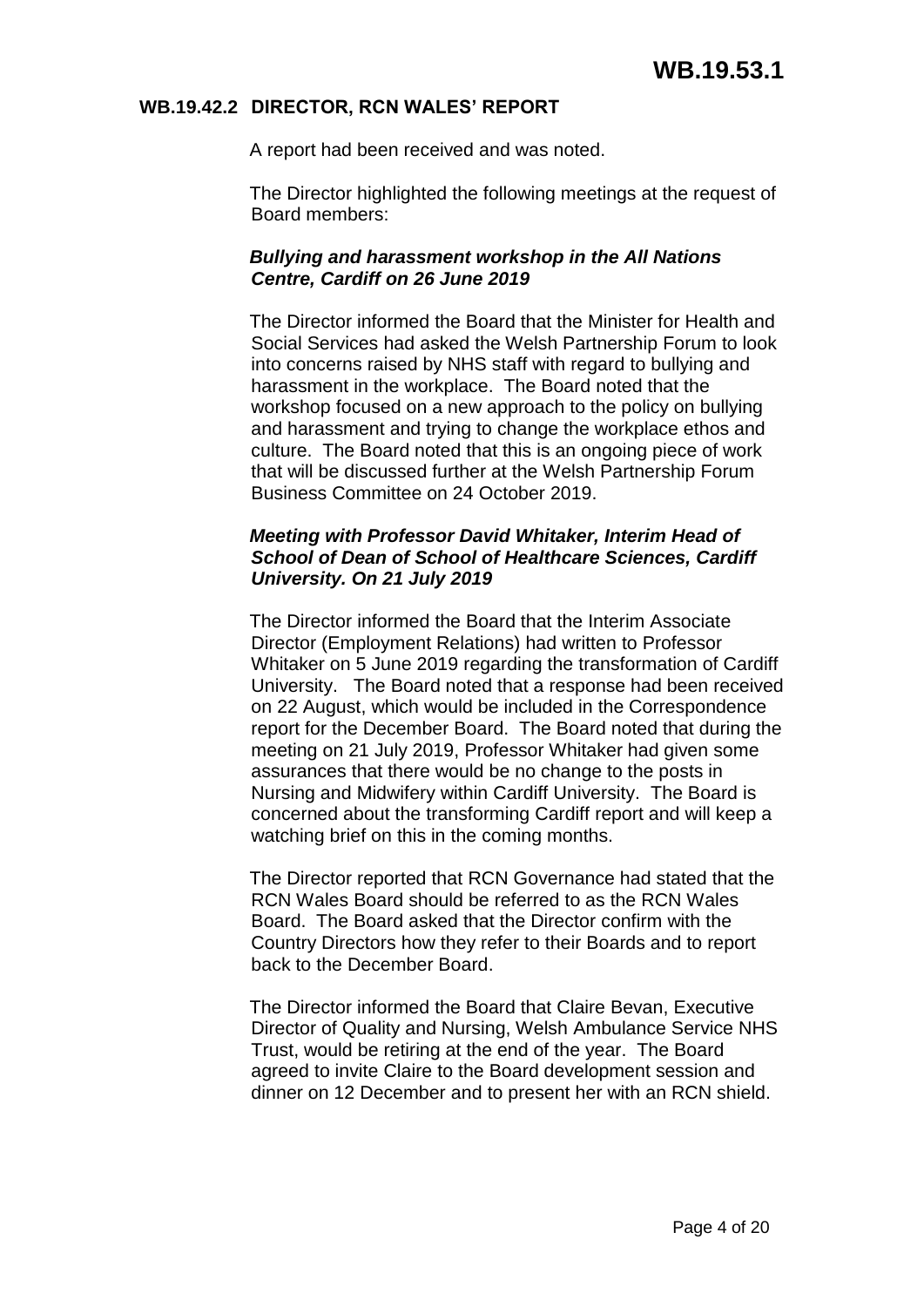**Actions:**

- **Director to confirm with the Country Directors how they refer to their Boards and to report back to the December Board as to whether or not the RCN Welsh Board should be referred to as the RCN Wales Board.**
- **Claire Bevan, Executive Director of Quality and Nursing, Welsh Ambulance Service NHS Trust, to be invited to the Board development session and dinner on 12 December and to present her with an RCN shield.**

# **WB.19.42.3 RCN WALES NURSE OF THE YEAR 2019 AND ALUMNI NETWORK**

A report had been received and was noted.

The Director thanked Board members, sponsors and staff for their hard work in undertaking shortlisting and interview panels for the RCN Wales Nurse of the Year 2019 awards.

The Board expressed concern that the majority of the sponsorship had been provided by the Health Boards with only three non-public sector organisations sponsoring the awards in 2019. The Director reminded the Board that all sponsorship needed to comply with ethical principles and that a watching brief would be kept on this via the Nurse of the Year risk register.

The Board expressed disappointment that the Commissioner for Older People in Wales had declined to sponsor an award in 2019. The Director explained that the decision not to sponsor the Older People's award had been taken too late to enable a new sponsor to be identified in 2019 but that it was hoped that a new sponsor could be identified for 2020.

The Board's attention was drawn to the 6<sup>th</sup> RCN Wales Nurse of the Year Alumni Network fireside chat that would be given by the Chief Nursing Officer for Wales on 26 November 2019.

A query was raised as to how the RCN Prince of Wales Nursing Cadet Scheme would be progressed in Wales. The Director reminded the Board that this was an RCN UK initiative piloted in Wales.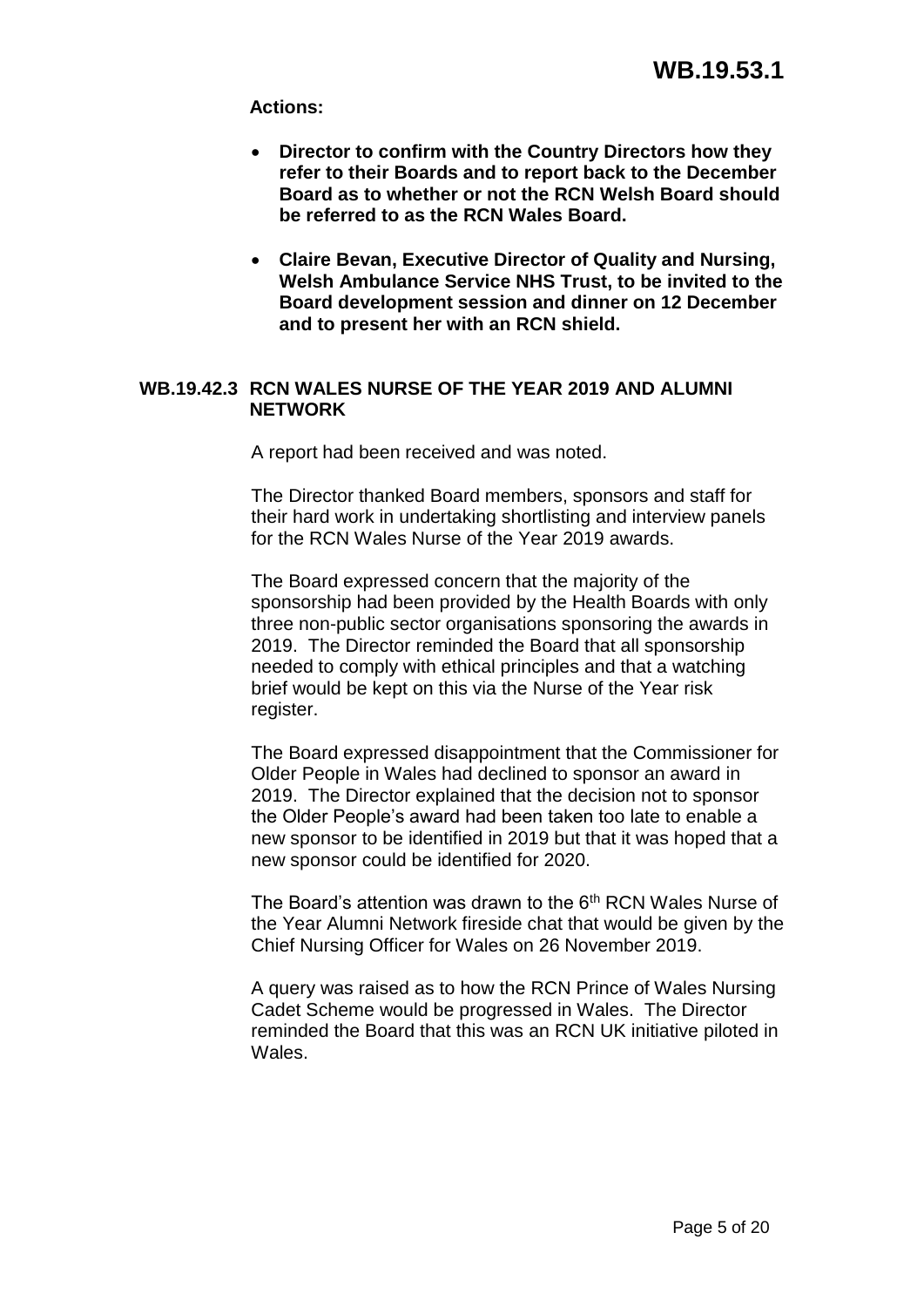#### **WB.19.42.4 POLICY & PUBLIC AFFAIRS REPORT**

A report had been received and was noted.

The Policy & Public Affairs Adviser gave a verbal update as follows:

- A number of successful roundtable events have been held on the issues of prison nurses, social care and dementia. The Board was thanked for its support of these events.
- The Board was urged to respond to the consultations listed in the paper.
- The Board noted that two places were available on the Political Leadership Programme for those Board members who have not undertaken the programme previously.
- The Conservative Party has cancelled the Welsh Conservative Health conference that was due to be held on 14 September 2019. The Board noted that it was hoped to attend a Welsh Conservative event in the spring.
- The Board agreed to the protocol on political influencing as outlined in Annex C of the paper.
- The Board noted that the RCN Wales members' survey would be circulated in January to March 2020 and the results would be analysed to assist in drafting the RCN Wales manifesto. The Board will receive a paper on the May Welsh election campaign at the December Board.

Board member, June Clark, raised concern with the number of 'hidden' RCN policies where the RCN's views have been expressed in various documents but not collected or codified into explicit policy statements.

The Policy and Public Affairs Adviser advised the Board that the current priority for RCN Wales is to influence political parties and their manifestos on the Safe and Effective Care Campaign and the extension of the Nurse Staffing Levels (Wales) Act 2016.

Concern was expressed that the RCN UK does not have a policy on social care.

The Welsh Representative on the Professional Nursing Committee reminded the Board that a resolution was passed at Congress 2019 calling on "*RCN Council to lobby the governments across the UK and all social care providers to recognise that personal care is nursing*." The Board noted that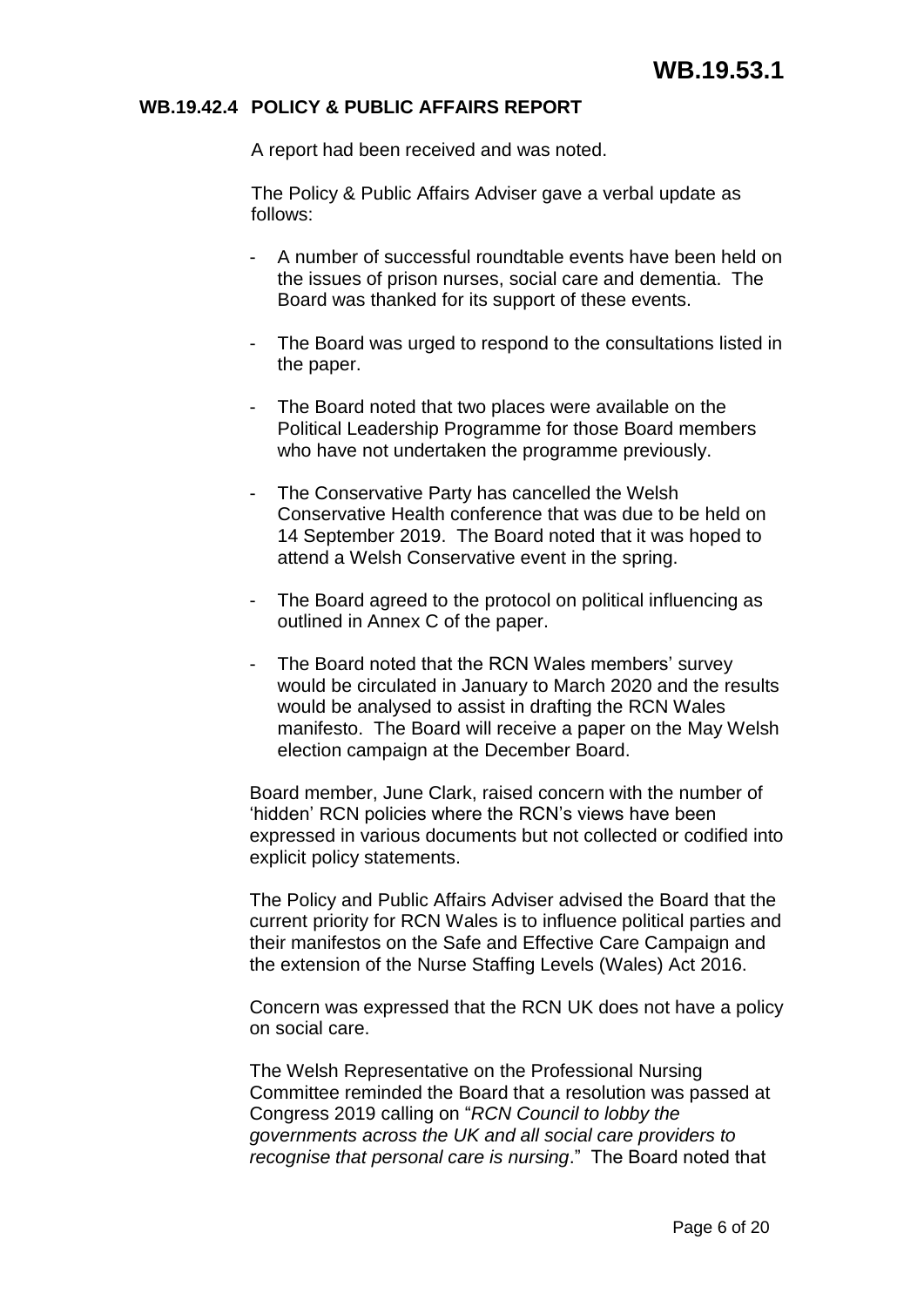this work was being taken forward by the Professional Nursing Committee.

# **WB.19.42.5 RCN WALES SCHOLARSHIPS FUNDS FUNDRAISING TASK & FINISH GROUP**

The Board was informed that the money raised from the RCN Wales Board raffle and donations received from Board members to cover the cost of meals at Board meetings would be split equally between the two RCN Wales scholarship funds.

Board members were thanked for supplying numerous raffle prizes and it was noted that a further raffle would be held at the December Board.

The Board noted that following the resignation of Owain Jones, a vacancy had arisen on the RCN Wales Scholarships Task and Finish Group. The Board noted that this action had been captured in the Closed session minutes.

**Action: A further raffle to be held at the December Board meeting.**

# **WB.19.43 STRATEGIC UPDATES**

# **WB.19.43.1 BREXIT – IMPLICATIONS FOR HEALTH AND SOCIAL CARE IN WALES**

A report had been received and was noted.

The Policy and Public Affairs Adviser drew the Board's attention to the following:

- The Director has a seat as Chair of the Welsh Partnership Forum on the Health and Social Care Brexit Ministerial Stakeholder Advisory Forum and the Policy and Public Affairs Adviser has the RCN seat.
- As detailed in the report, Wales is the region of the UK which benefits most from the European Union Structural Funds. The Board acknowledged that the loss of this funding would pose a significant loss to Wales and agreed this would be the central message of RCN Wales campaign in any UK General **Election**
- This is an unprecedented political context that has seen a growth in calls for independence.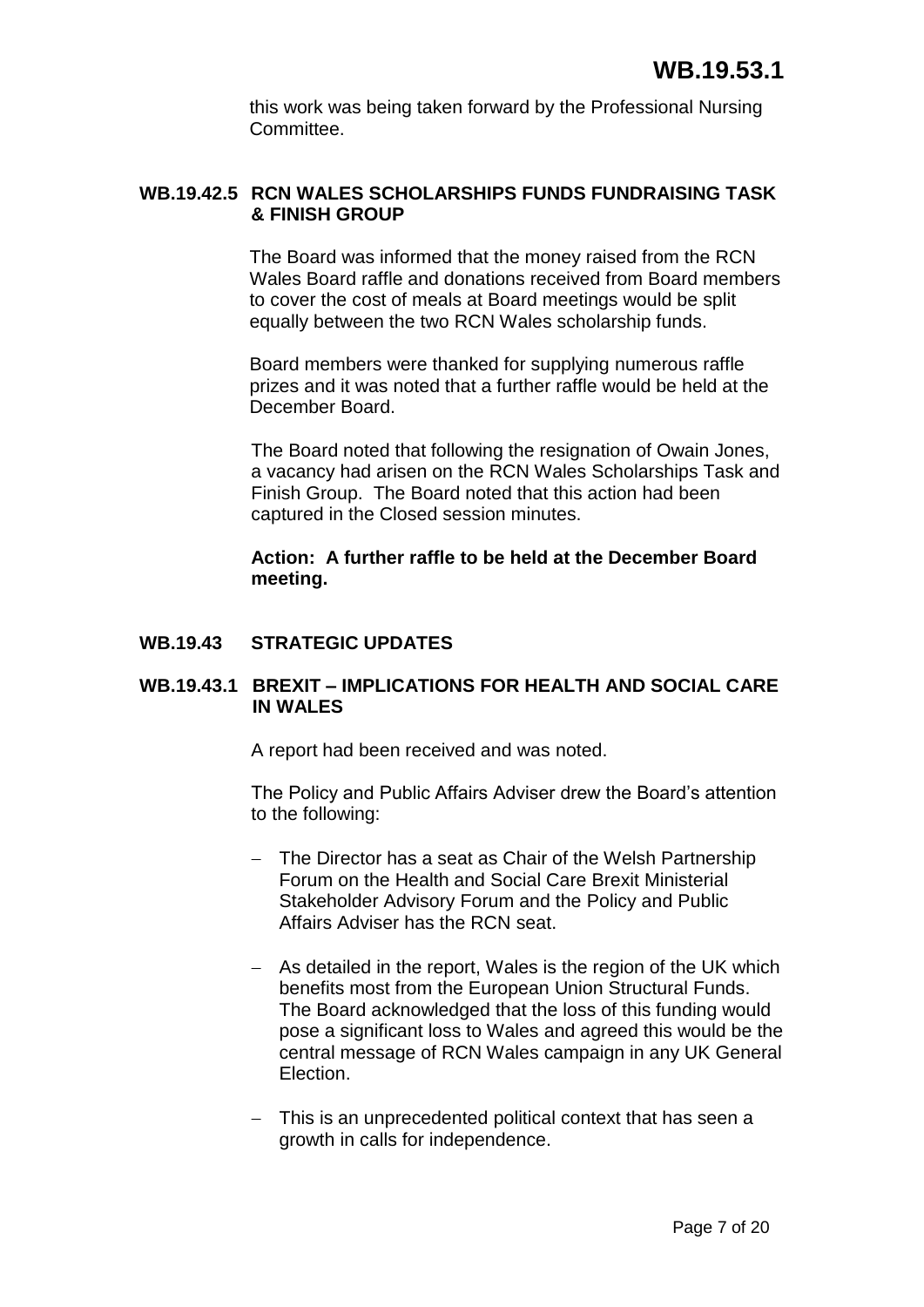- The Welsh Government has announced plans to prepare a report on the future of the United Kingdom which is being chaired by Alun Davies AM.

The Board was reminded that the RCN's agreed position on Brexit as follows:

- a) Neutrality on Brexit (while publicly recognising negative impacts);
- b) RCN Council's five priority influencing areas are (workforce, safeguarding working conditions, collaboration, public health, and standards);
- c) A mandate from Congress to press for a People's Vote on the final deal.

The Board recognised the uncertainty of the current political situation and discussed the RCN's strategy to deal with the potential impact Brexit might have on the RCN. The Board also discussed concerns with regard to logistical issues around food and medicines supplies and the potential for a large number of EU health workers to leave the UK.

Concern was raised that the use of agency staff in Wales remains high. The Board was informed that RCN Wales had raised this concern in the Health and Social Care Brexit Ministerial Stakeholder Advisory Forum on 19 February 2019 and been informed that Shared Services had contacted the main NHS agencies and been assured that there is no impact of supply to hospitals as the number of EU citizens is relatively low.

However, the Board noted that Scottish Government Research had identified that agency staff would be a risk as EU staff were considering leaving the UK.

The Director assured the Board that preparations had been made to provide Advisers working in the Member Contact Centre with advice sheets.

# **WB.19.43.2 WORKING IN PARTNERSHIP**

A report had been received and was noted.

The Interim Associate Director (Employment Relations) drew the Board's attention to the following:

 Work is ongoing at the Welsh Partnership Forum Business Committee sub-group on pay progression to revise the NHS Wales Pay Progression policy that will be finalised in the autumn.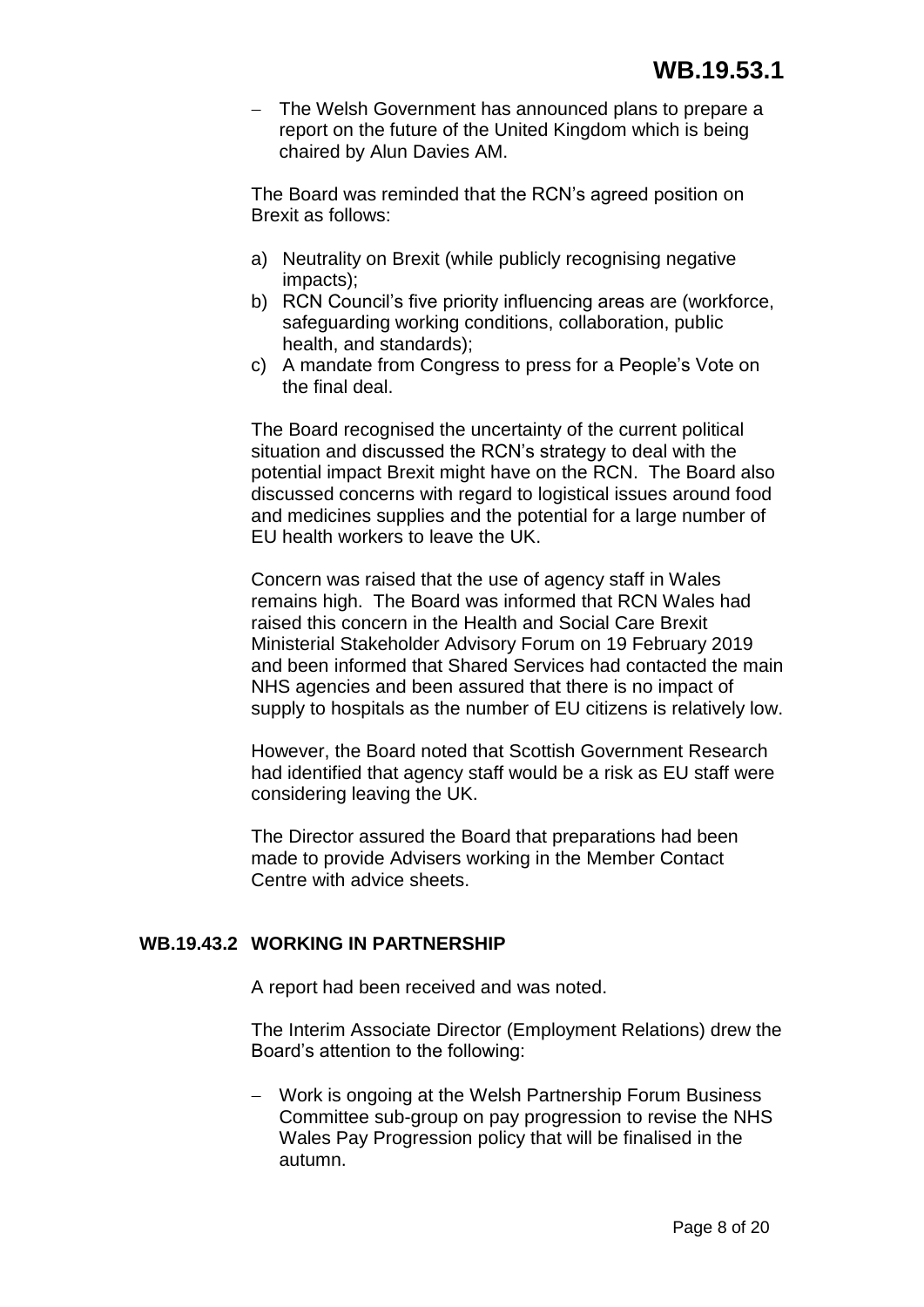- The Director had attended the Workforce Partnership Council on 1 July 2019. The Board was informed that an item on paid leave for staff who experience domestic abuse was agreed. This would give the NHS Wales Partnership Forum Business Committee a mandate to ensure that the NHS policy provides paid leave in the same circumstances.

# *TUC Dying to Work Charter*

A query was raised as to whether or not the RCN has signed up to the TUC Dying to Work Charter. The Director informed the Board that this is part of the AFC amended Framework for Wales, which required NHS organisations to sign up.

The Board noted that the Business Committee would be monitoring who had signed up to the Charter as there is a national agreement in the Framework for them to do so.

#### *Ten Year Health and Social Care Workforce Strategy*

The Board was reminded that the Health Education and Improvement Wales (HEIW)/Social Care Wales - Workforce Strategy consultation was open until 18 September 2019 and Board members were urged to submit their comments for inclusion in the RCN response.

#### **WB.19.43.3 RCN CONGRESS – 7 – 11 JUNE 2020**

The Board noted that the deadline to submit agenda items for Congress was 6 January 2020.

The Board was asked to submit any suggestions for agenda items to the Board Chair or the EA to the Director before the deadline.

**Action: Board members to submit any suggestions for agenda items at Congress 2020 to the Board Chair or the EA to the Director before the deadline of 6 January 2020.**

#### **WB.19.43.4 RCN WALES SUCCESSION PLANNING COMMITTEE REPORT**

A report had been received and was noted.

The Board agreed the succession plan for RCN Wales as outlined in appendix 1.

The Board noted that, following the resignation of Owain Jones, a vacancy had arisen on the RCN Wales Succession Planning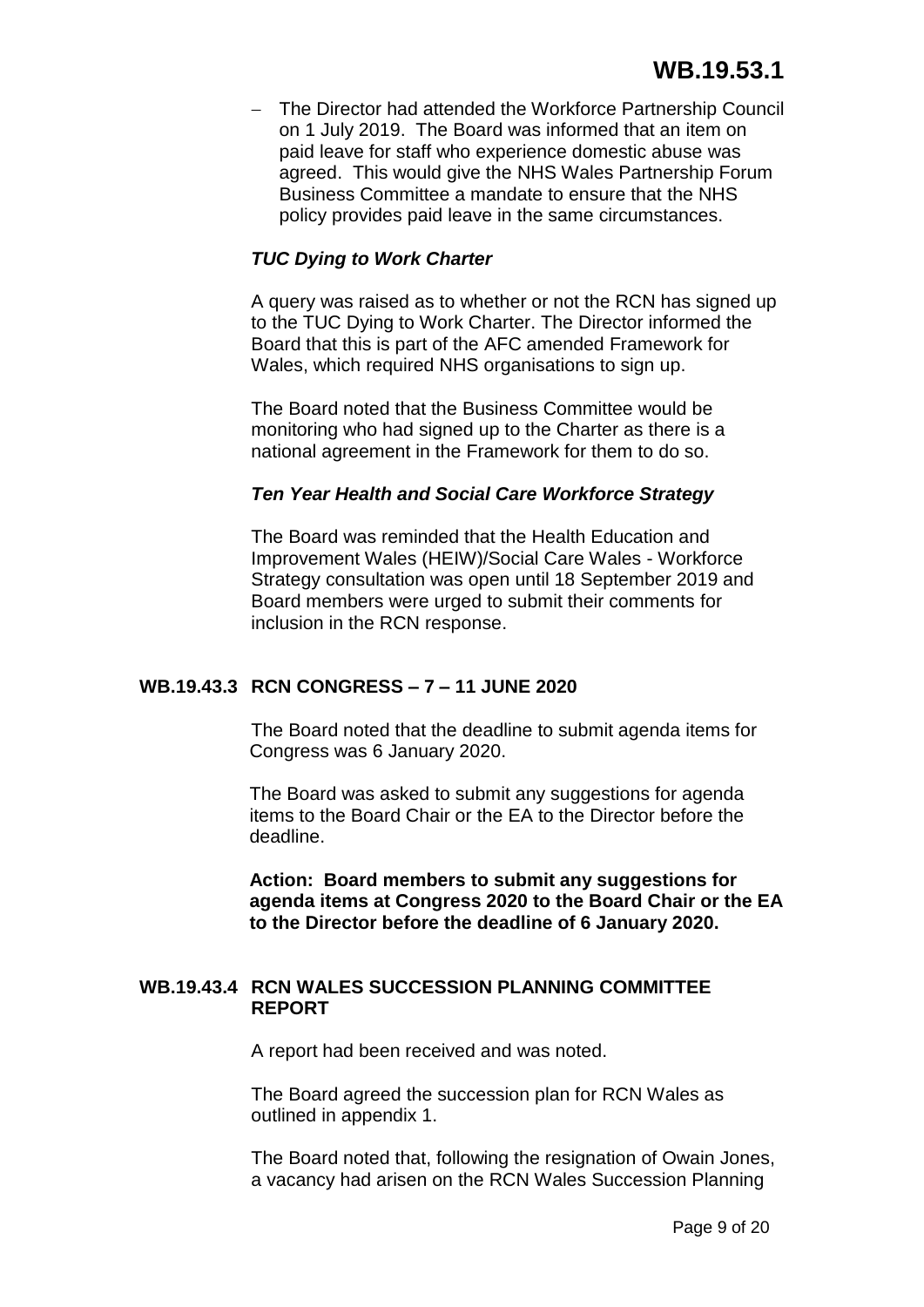Committee. The Board noted that this action had been captured in the Closed session minutes.

# **WB.19.43.5 RCN WALES PLANS FOR 2020 INTERNATIONAL YEAR OF THE NURSE AND MIDWIFE**

A report had been received and was noted.

The Board noted that in honour of the 200<sup>th</sup> anniversary of the birth of Florence Nightingale, the World Health Organisation had designated 2020 as the International Year of the Nurse and Midwife.

The Director informed the Board that a number of events in 2020 would be aligned to this celebration, including

- The Chief Nursing Officer for Wales' conference on 7 May 2020 at which the Betsi Cadwaladr Foundation Scholarship Award and both RCN Wales scholarships funds (if agreed) will be presented.
- An RCN Wales event to celebrate 2020 International Year of the Nurse and Midwife at the Senedd on 13 May 2020 immediately prior to the May RCN Wales Board meetings.
- Florence Nightingale Memorial Service will be held in Westminster Abbey on 12 May 2020.
- The Chief Nursing Officer for Wales will be holding a special service in Llandaff Cathedral on the evening of 11 May 2020.

The Board suggested that Quality Improvement (QI) nurses and Fellows be advised of these events.

The Board requested the date for the next biennial Betsi Cadwaladr lecture and to be kept updated on the availability of tickets for the Florence Nightingale Memorial Services in Westminster Abbey and Llandaff Cathedral.

#### **Actions:**

- **Date for the next biennial Betsi Cadwaladr lecture to be identified.**
- **The Board to be kept updated on the availability of tickets for the Florence Nightingale Memorial Services in Westminster Abbey and Llandaff Cathedral.**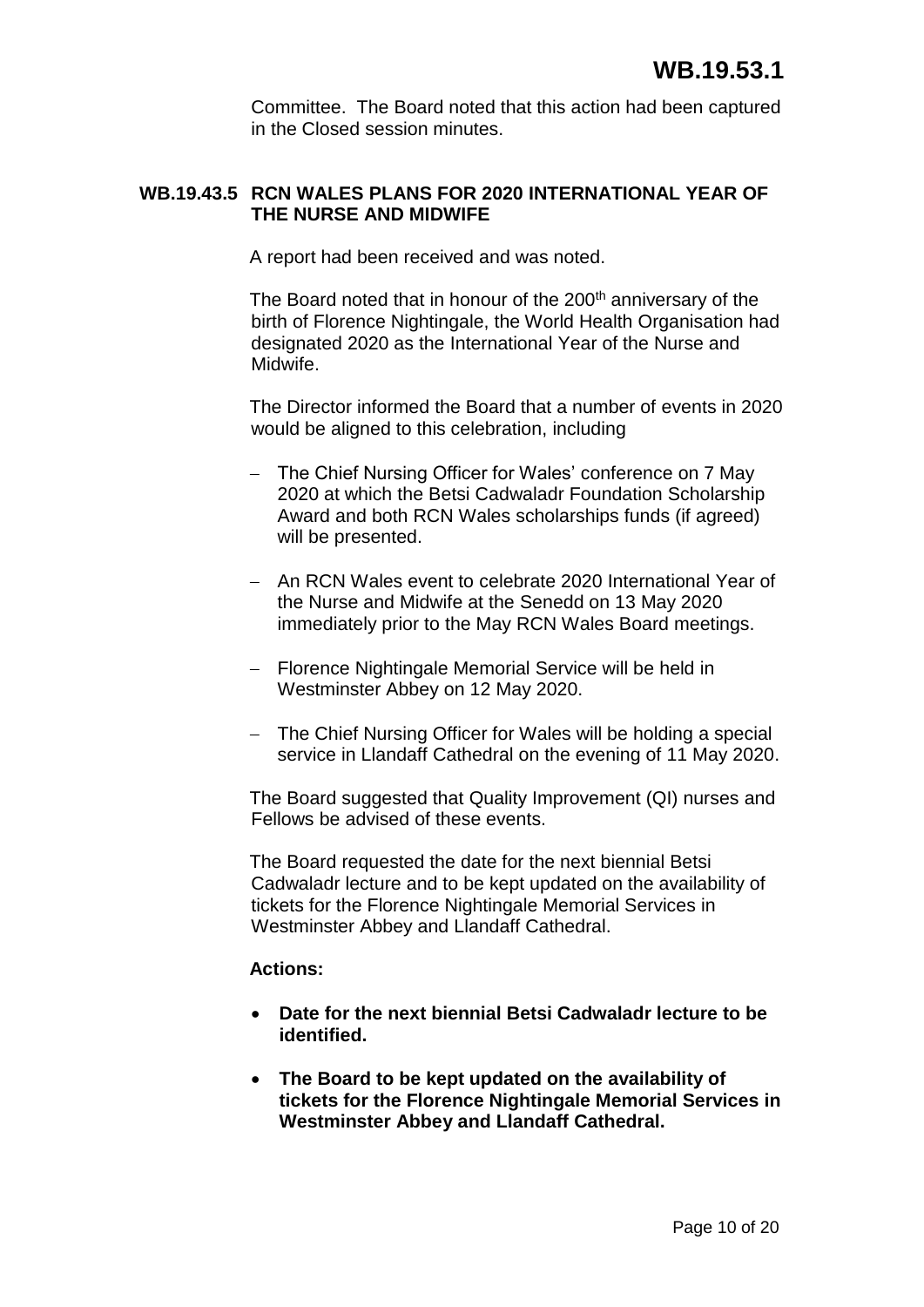#### **WB.19.43.6 HEALTH EDUCATION AND IMPROVEMENT WALES (HEIW): OPPORTUNITIES AND CHALLENGES FOR THE NURSING PROFESSION IN WALES**

A report had been received and was noted.

## **WB.19.43.7 RCN WALES PRIMARY CARE AND COMMUNITY NURSING RESPONSE TO A "HEALTHIER WALES – OUR PLAN FOR HEALTH AND SOCIAL CARE"**

A report had been received and was noted.

It was agreed that this document would be shared with the Executive Directors of Nursing and the Professional Nursing Committee Welsh Representative.

#### **Actions:**

- **Document to be shared with the Executive Directors of Nursing.**
- **Document to be shared with the Professional Nursing Committee Welsh Representative.**

#### **WB.19.43.8 REVIEWING OUR MEMBERS' CODE OF CONDUCT AND DISCIPLINARY POLICY**

A report had been received and was noted.

Board members were asked to provide feedback individually to this consultation by email to Jayne Taylor by 1 October 2019.

**Action: Board members to provide feedback individually to this consultation via email to Jayne Taylor by 1 October 2019.**

#### **WB.19.44 ITEMS TO NOTE**

#### **WB.19.44.1 RCN FOUNDATION WALES COMMITTEE UPDATE**

The Chair of the RCN Foundation Wales Committee gave a verbal update as follows:

- Applications for funding from the Foundation for four grant schemes opened in September 2019.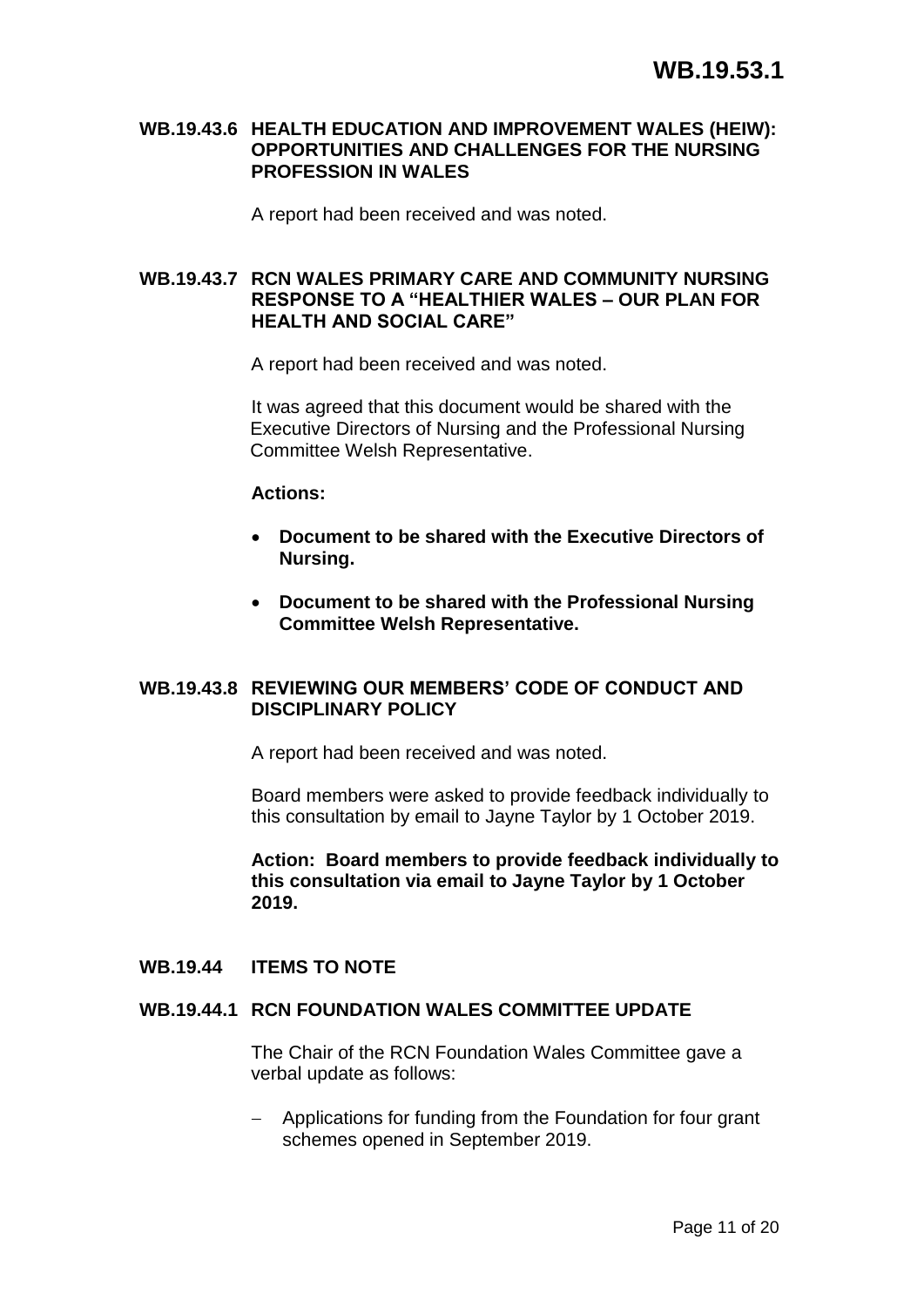- The Foundation had recently launched its new website. A key feature was to enable applications for education grants to be completed online.
- Board members were urged to encourage members to submit applications and requested that the grant schemes be publicised via social media.

A concern was raised in that the RCN Foundation had emailed members inviting them to attend a study day on care homes in RCN headquarters for which travel would not be funded. The Chair of the RCN Foundation Wales Committee agreed to raise this with the Trustees.

It was highlighted that RCN Foundation was holding a walk in aid of the Foundation on 29 September in Cardiff Bay and that a percentage of the monies raised would be made available for Wales.

#### **Actions:**

- **The Chair of the RCN Foundation Wales Committee agreed to query with the Trustees why travel could not be funded for members who wished to attend the study day on care homes.**
- **RCN Foundation to be asked to publicise available grant schemes via social media.**

#### **WB.19.44.2 REPORT FROM THE MEETING OF COUNCIL HELD ON 17 JULY 2019**

A report had been circulated which was noted.

# **WB.19.44.3 REPORT FROM TRADE UNION COMMITTEE MEETINGS HELD ON 9 APRIL AND 12 JULY RCN GOVERNANCE STRUCTURE PRESENTATION**

A report had been circulated which was noted.

#### **WB.19.44.4 REPORT FROM THE PROFESSIONAL NURSING COMMITTEE HELD ON 21 JUNE 2019**

A report had been circulated which was noted.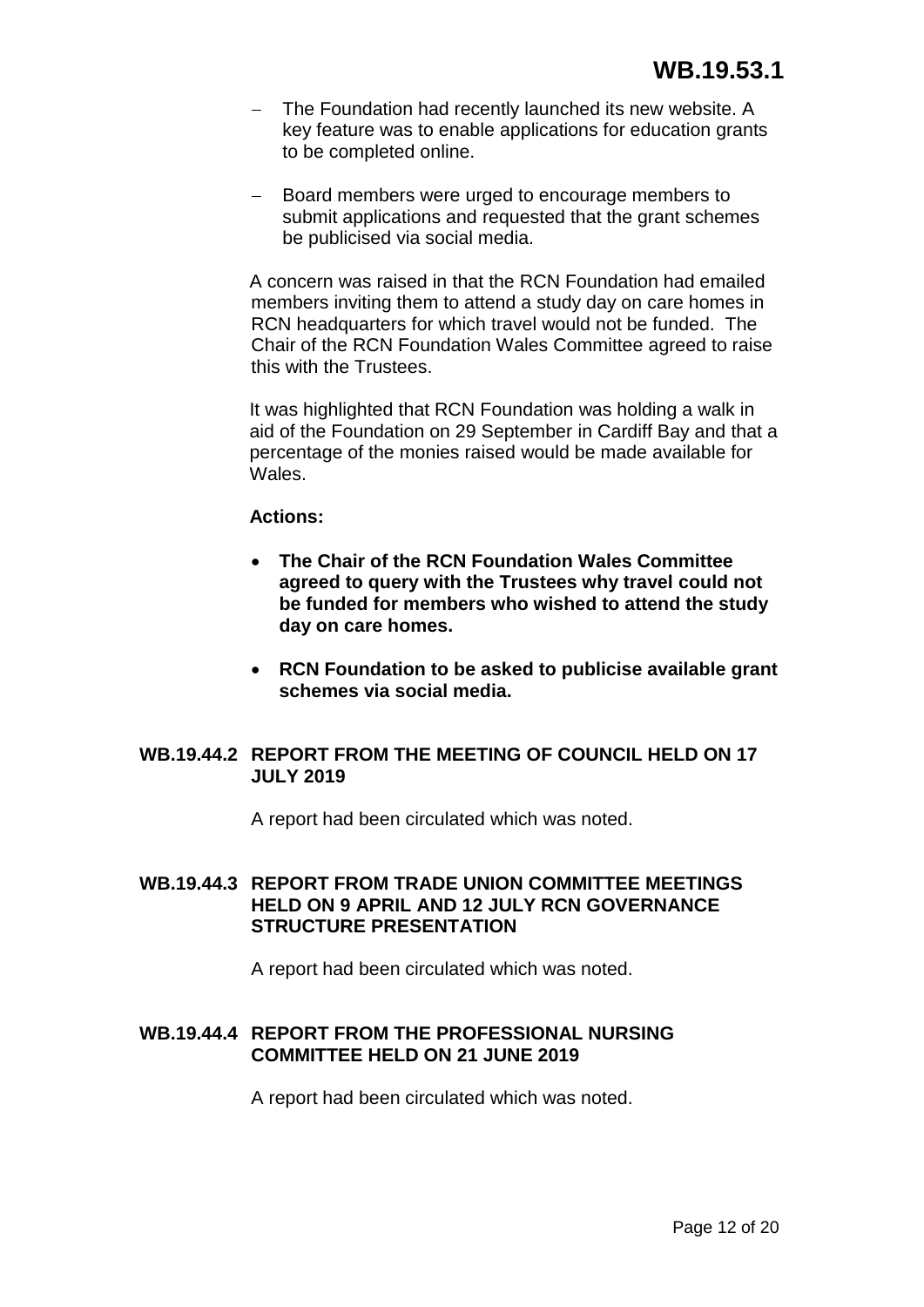#### **WB.19.44.5 REPORT FROM THE NURSING SUPPORT WORKERS COMMITTEE MEETING HELD ON 3 JULY 2019**

A report had been circulated which was noted.

# **WB.19.44.6 REPORT FROM STUDENT COMMITTEE MEETING HELD ON 16 APRIL AND 26 JUNE 2019**

A report had been circulated which was noted.

The Board's attention was drawn to the forthcoming conference for Student Information Officers (SIOs) in Cardiff on 7 November. The conference would see a re-launch of the role of the SIO renamed as RCN Student Ambassador.

#### **WB.19.44.7 REPORT FROM THE UK REPS COMMITTEES**

A report had been circulated which was noted.

#### **WB.19.44.8 CORRESPONDENCE**

A report had been circulated which was noted.

#### **WB.19.44.9 RCN WALES RERESENTATIVES' CONFERENCE 2019 EVALUATION REPORT**

A report had been circulated which was noted.

#### **WB.19.44.10 RCN WALES BOARD SCHEDULE 2019 / 2020**

A report had been circulated which was noted.

#### **WB.19.34 ANY OTHER BUSINESS**

There were no further items of business and the Chair closed the meeting at 13:00.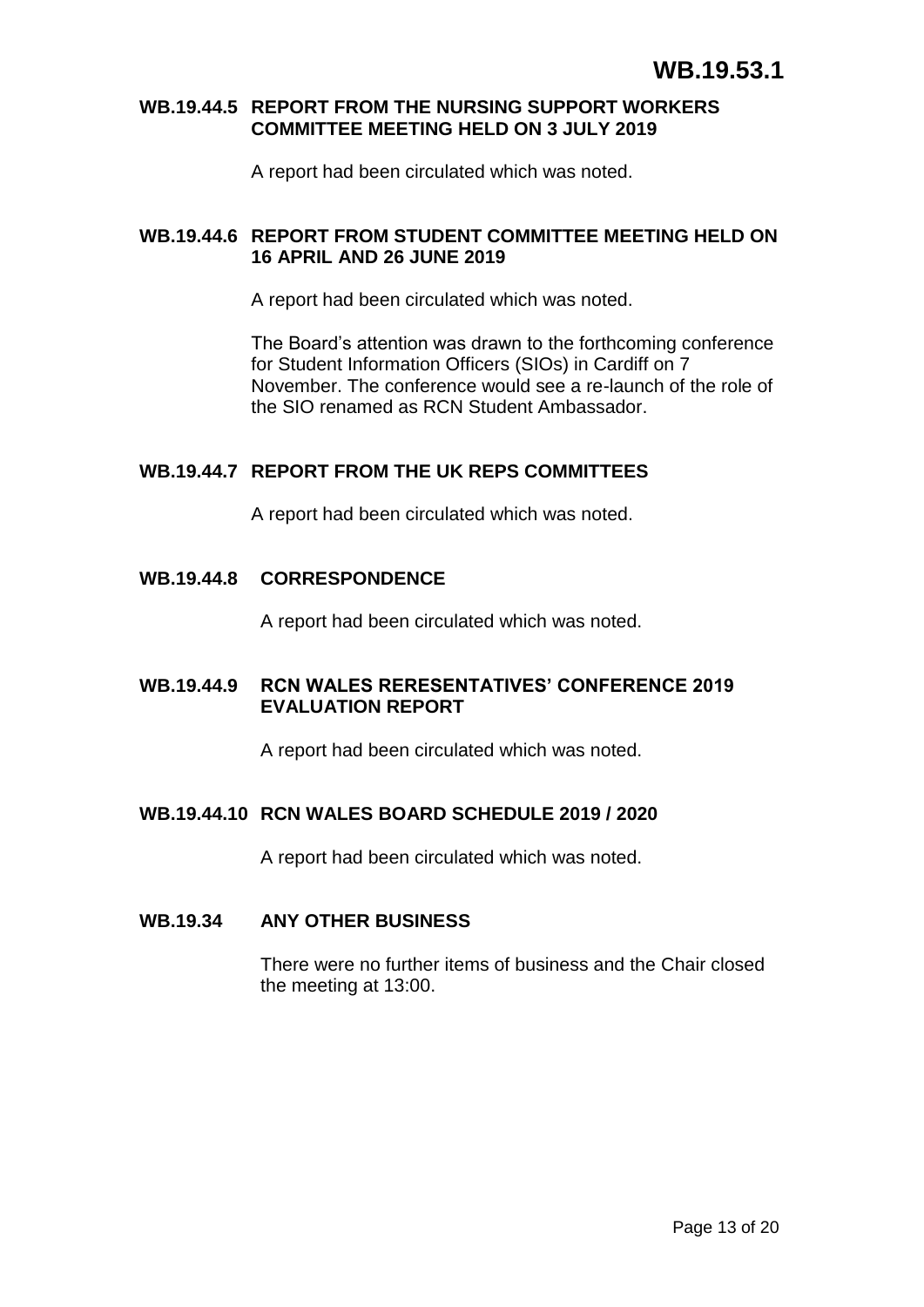# **WB.19.53.1**

The Board noted the dates for the next Board meeting as follows:

| <b>Board Closed Session</b>      | 12 December 2019 13:30 - 17:00            |
|----------------------------------|-------------------------------------------|
| <b>Board Development Session</b> | 12 December 2019 17:30 - 19:00            |
| Venue:                           | RCN Wales headquarters, Ty Maeth, Cardiff |
| <b>Board Open Session:</b>       | 13 December 2019 09:00 - 12:30            |
| Venue:                           | RCN Wales headquarters, Ty Maeth, Cardiff |

ET: Helen Whyley, Director, RCN Wales Email: [helen.whyley@rcn.org.uk](mailto:helen.whyley@rcn.org.uk)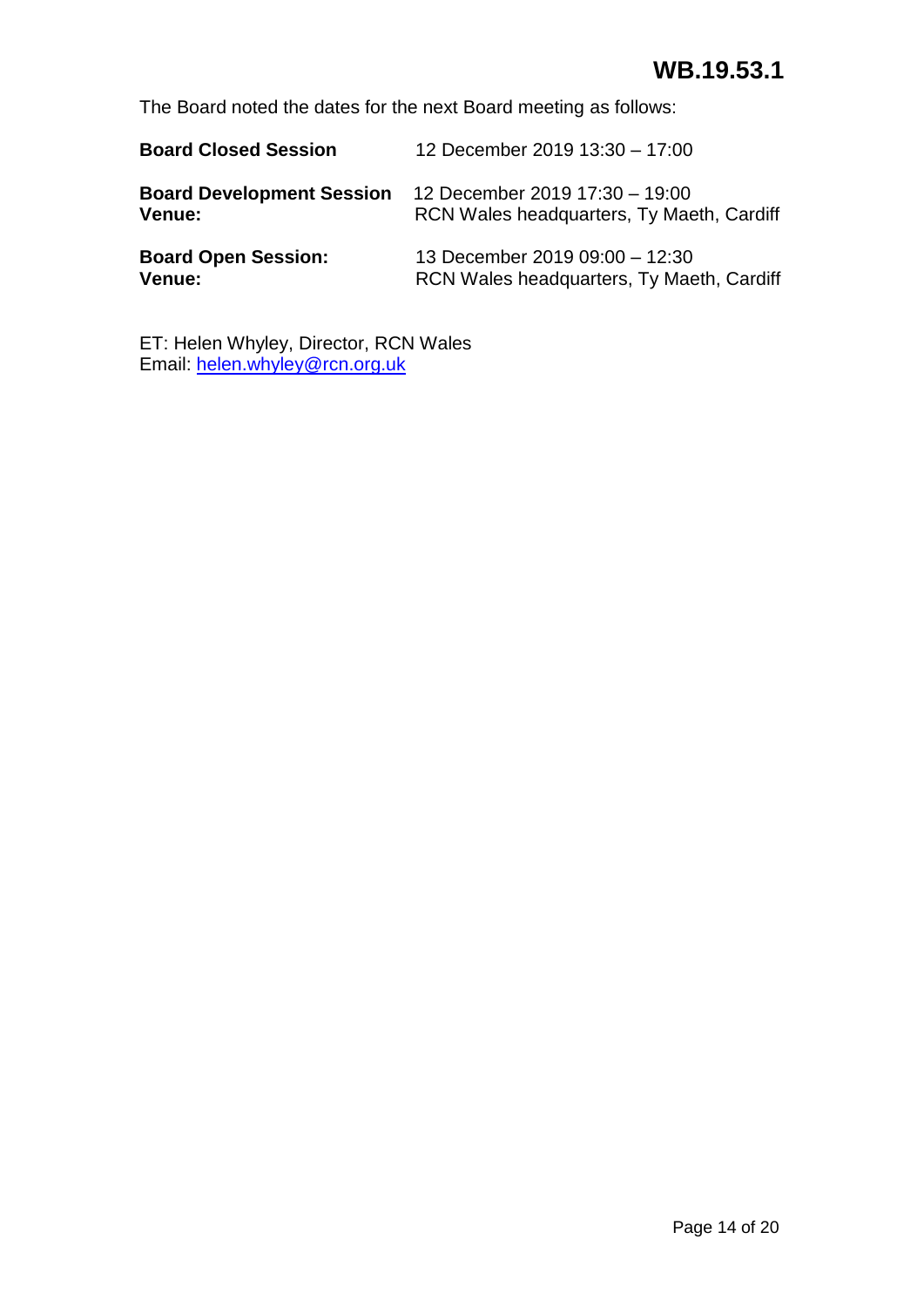# **OPEN SESSION ACTION LIST**

| Agenda<br>No. | <b>Action</b>                                                                                                                                                                                                                                              | <b>Designated</b><br><b>People</b> | <b>Deadline</b> | <b>Update on Actions</b>                                                                                                                                             | <b>Status</b>                    |
|---------------|------------------------------------------------------------------------------------------------------------------------------------------------------------------------------------------------------------------------------------------------------------|------------------------------------|-----------------|----------------------------------------------------------------------------------------------------------------------------------------------------------------------|----------------------------------|
| WB.18.61.3    | <b>Professional Nursing</b><br><b>Committee</b>                                                                                                                                                                                                            |                                    |                 |                                                                                                                                                                      |                                  |
|               | <b>RCN Wales to scrutinise</b><br>reports from Health Boards to<br>monitor whether or not the Act<br>is being implemented<br>effectively.                                                                                                                  | <b>LT/NDJ</b>                      | 27 Nov          | The report has been drafted and is<br>in the process of being translated.<br>The completion date for this action<br>has been deferred to 27 November<br>launch date. | <b>Completed</b>                 |
| WB.19.17.1    | <b>Council Reports</b>                                                                                                                                                                                                                                     |                                    |                 |                                                                                                                                                                      |                                  |
|               | The Board's comments that<br>the report of Council on 24<br>January 2019 in respect of the<br>decline in student numbers did<br>not reflect the situation in all<br>four countries and was<br>speculative in its conclusions<br>to be fed back to Council. | <b>RJ</b>                          | 12 Dec          | The Board noted that it had not<br>been possible to raise this at the<br>Council meeting in July. This action<br>has been deferred to a later Council<br>meeting.    | To receive a<br>verbal<br>update |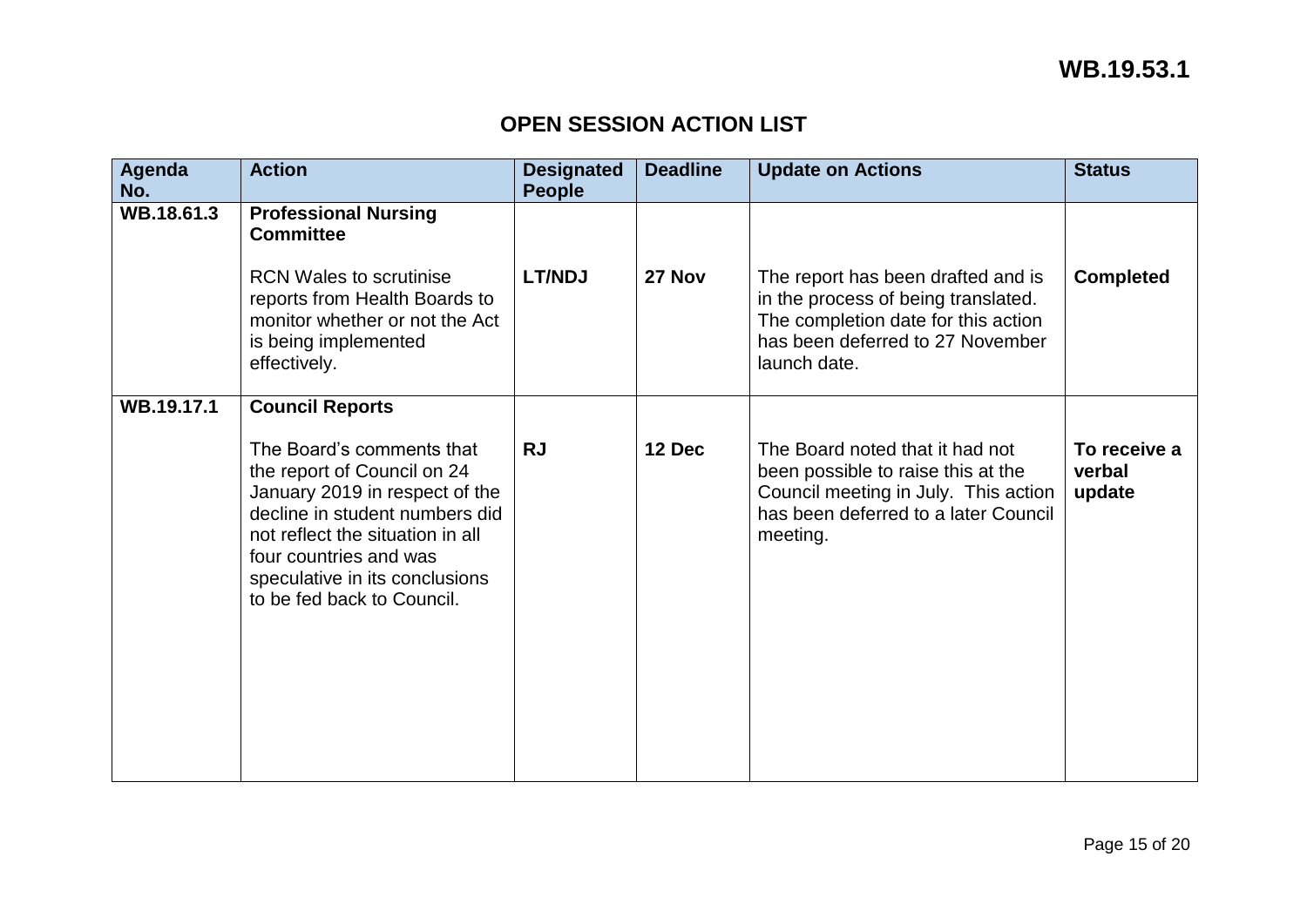| Agenda<br>No. | <b>Action</b>                                                                                                                                                                                                                                                                                                                                                                                                                                                                                                   | <b>Designated</b><br><b>People</b> | <b>Deadline</b> | <b>Update on Actions</b>                                                                                        | <b>Status</b>                    |
|---------------|-----------------------------------------------------------------------------------------------------------------------------------------------------------------------------------------------------------------------------------------------------------------------------------------------------------------------------------------------------------------------------------------------------------------------------------------------------------------------------------------------------------------|------------------------------------|-----------------|-----------------------------------------------------------------------------------------------------------------|----------------------------------|
| WB.19.17.4    | <b>Report from Professional</b><br><b>Nursing Committee on 29/30</b><br><b>October</b>                                                                                                                                                                                                                                                                                                                                                                                                                          |                                    |                 |                                                                                                                 |                                  |
|               | The Welsh Representative on<br>the Professional Nursing<br>Committee to query paragraph<br>18 of the report, which reads,<br>"We took note that there was<br>currently no RCN position on<br>social care nor was there a UK<br>wide agreement on a particular<br>model, structure or funding<br>arrangement. There was also<br>no agreement from all four<br>countries about the need for<br>specific lobbying work in each<br>country and no alignment<br>between activities on social<br>care across the UK." | <b>DL</b>                          | 12 Dec          | This item was not discussed at the<br>September Board and the update<br>will be given to the December<br>Board. | To receive a<br>verbal<br>update |
| WB.19.19.5    | <b>NMC New Education</b><br><b>Standards and Practice-</b><br><b>Based Learning</b>                                                                                                                                                                                                                                                                                                                                                                                                                             |                                    |                 |                                                                                                                 |                                  |
|               | Jayne Cutter, Chair of the All<br>Wales Group to be invited to<br>the RCN Wales Board meeting<br>in September to provide a<br>further update.                                                                                                                                                                                                                                                                                                                                                                   | <b>NDJ/JT</b>                      | 12 Dec          | Jayne Cutter has confirmed her<br>availability for the December Board<br>development session.                   | <b>Completed</b>                 |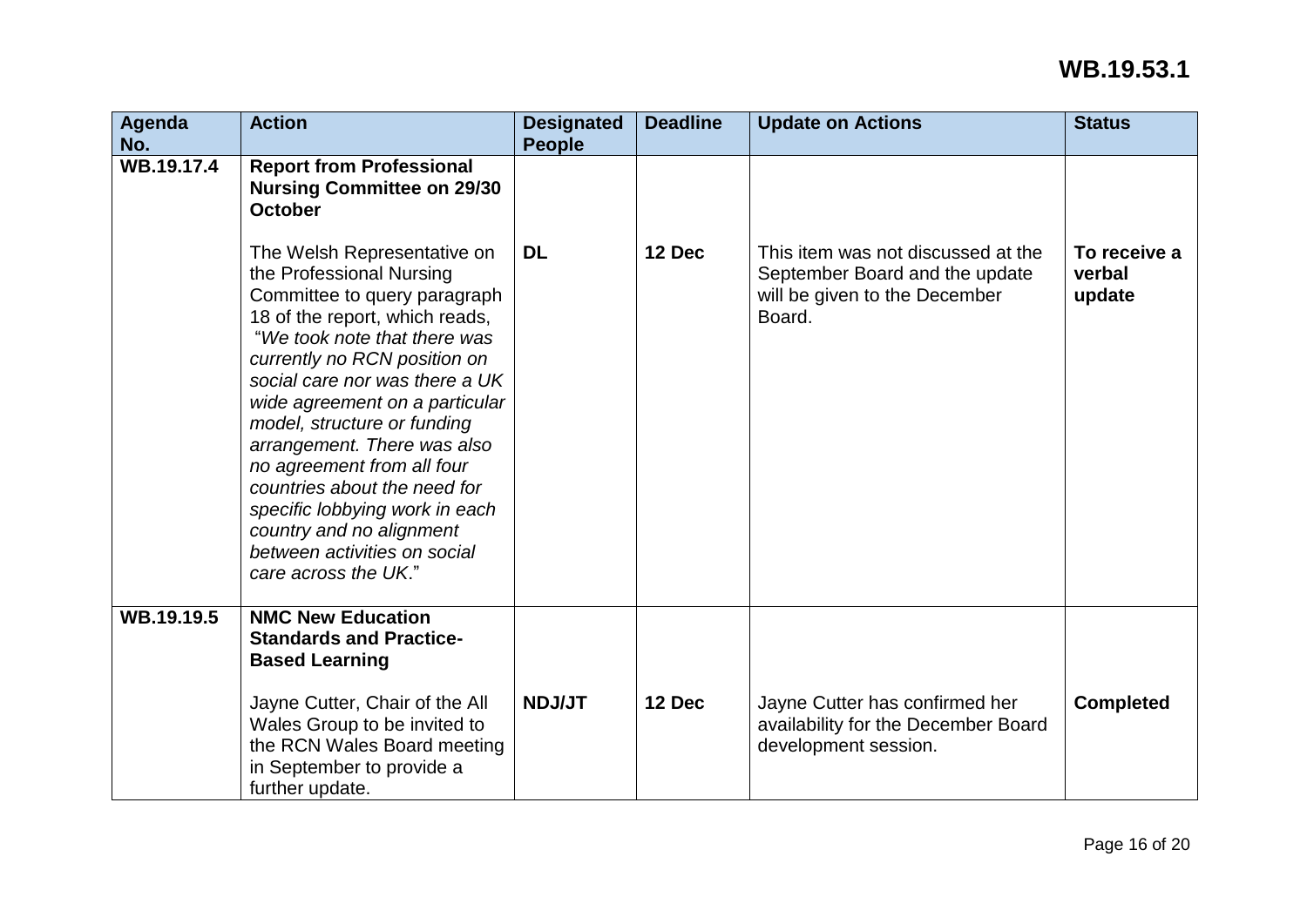| Agenda<br>No. | <b>Action</b>                                                                                                                                                                                                                                                                  | <b>Designated</b><br><b>People</b> | <b>Deadline</b> | <b>Update on Actions</b>                                                                                                                                                                                                                                                                                      | <b>Status</b>    |
|---------------|--------------------------------------------------------------------------------------------------------------------------------------------------------------------------------------------------------------------------------------------------------------------------------|------------------------------------|-----------------|---------------------------------------------------------------------------------------------------------------------------------------------------------------------------------------------------------------------------------------------------------------------------------------------------------------|------------------|
| WB.19.32.1    | <b>RCN Wales Engagement</b><br>with the Independent<br><b>Sector</b>                                                                                                                                                                                                           |                                    |                 |                                                                                                                                                                                                                                                                                                               |                  |
|               | Independent sector group to<br>consider what future RCN<br>education events could be<br>provided for the care home<br>sector.                                                                                                                                                  | <b>NDJ/ND</b>                      | 6 Feb           | This item has been added to the<br>agenda for the Independent Sector<br>group meeting on 18 December<br>2019. The Board will be updated at<br>the February Board meeting.                                                                                                                                     | In progress      |
| WB.19.42.2    | <b>Director, RCN Wales Report</b><br>Director to confirm with the<br>Country Directors how they<br>refer to their Boards and to<br>report back to the December<br>Board as to whether or not the<br><b>RCN Welsh Board should be</b><br>referred to as the RCN Wales<br>Board. | <b>HW</b>                          | 12 Dec          | It was confirmed that the other<br>country Boards are known as<br>Scotland, Northern Ireland and<br>England Boards. The Chair agreed<br>outside of the meeting that the RCN<br>Welsh Board should be referred to<br>as RCN Wales Board going forward<br>to bring it in line with the other<br>country Boards. | <b>Completed</b> |
|               | Claire Bevan, Executive<br>Director of Quality and<br>Nursing, Welsh Ambulance<br>Service NHS Trust, to be<br>invited to the Board<br>development session and<br>dinner on 12 December and to<br>present her with an RCN<br>shield.                                            | <b>JT</b>                          | 1 Oct           | Claire Bevan has confirmed she can<br>attend on 12 December.                                                                                                                                                                                                                                                  | <b>Completed</b> |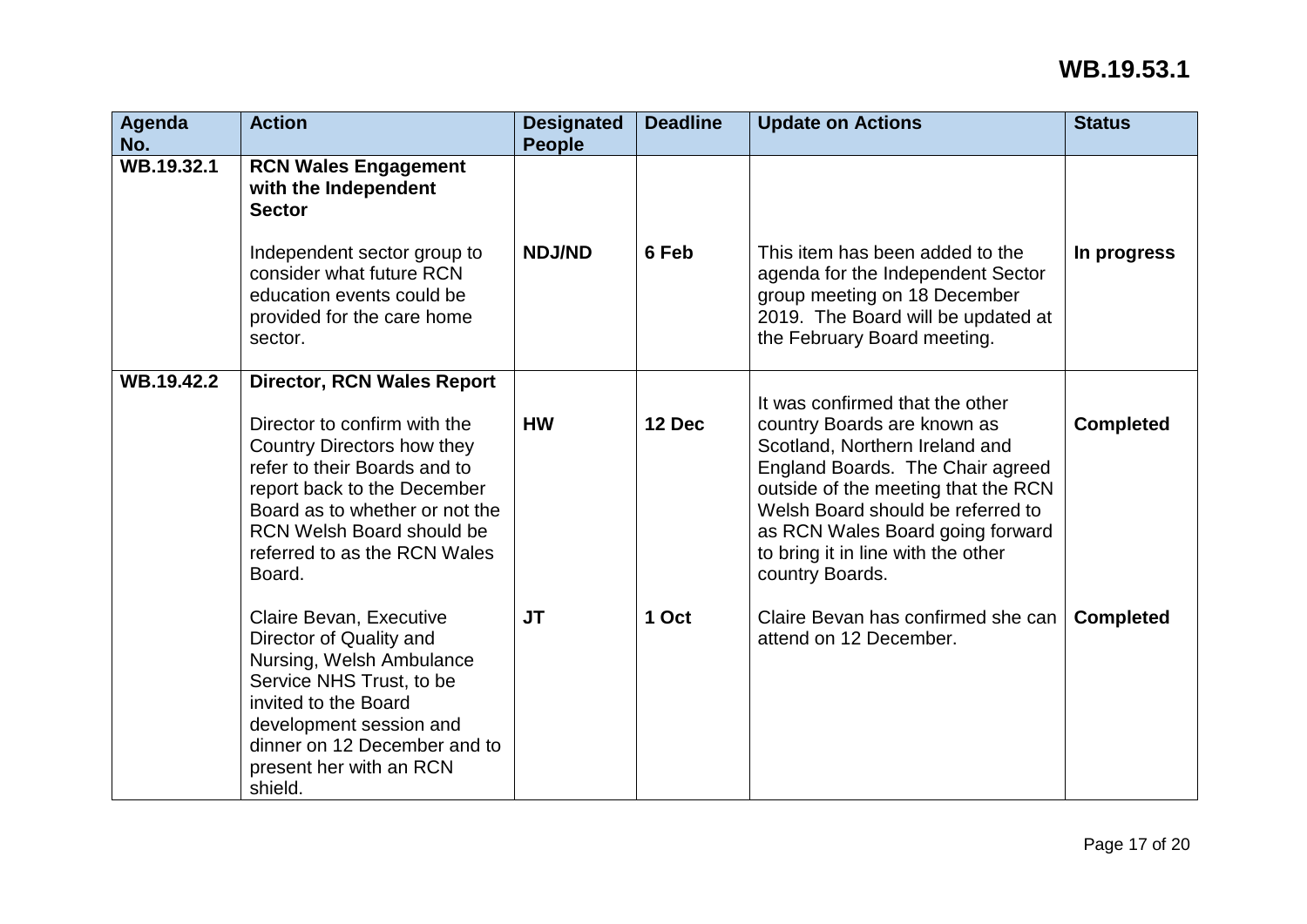| Agenda<br>No. | <b>Action</b>                                                                                                                                                                | <b>Designated</b><br><b>People</b> | <b>Deadline</b> | <b>Update on Actions</b>                                                                                                | <b>Status</b>              |
|---------------|------------------------------------------------------------------------------------------------------------------------------------------------------------------------------|------------------------------------|-----------------|-------------------------------------------------------------------------------------------------------------------------|----------------------------|
| WB.19.42.5    | <b>RCN Wales Scholarship</b><br><b>Funds Fundraising Task and</b><br><b>Finish Group</b><br>Further raffle to be held at the<br>December Board meeting.                      | <b>HC/TL</b>                       | 12 Dec          | Board members have been asked<br>to provide items to include in the<br>raffle.                                          | <b>Completed</b>           |
| WB.19.43.3    | RCN Congress $-7 - 11$                                                                                                                                                       |                                    |                 |                                                                                                                         |                            |
|               | <b>JUNE 2020</b>                                                                                                                                                             |                                    |                 |                                                                                                                         |                            |
|               | Board members to submit any<br>suggestions for agenda items<br>at Congress 2020 to the Board<br>Chair or the EA to the Director<br>before the deadline of 6<br>January 2020. | <b>Board</b><br>members            | 6 Jan           |                                                                                                                         | <b>On Closed</b><br>agenda |
| WB.19.43.5    | RCN Wales Plans for 2020<br>Year of<br><b>Nurse</b><br>the<br>and<br><b>Midwife</b>                                                                                          |                                    |                 |                                                                                                                         |                            |
|               | Date for the next Betsi<br>Cadwaladr lecture to be<br>identified.                                                                                                            | <b>HW/KB</b>                       | 12 Dec          | It has been agreed to hold the Betsi<br>Cadwaladr lecture on 5 February<br>2020 prior to the February Board<br>meeting. | <b>Completed</b>           |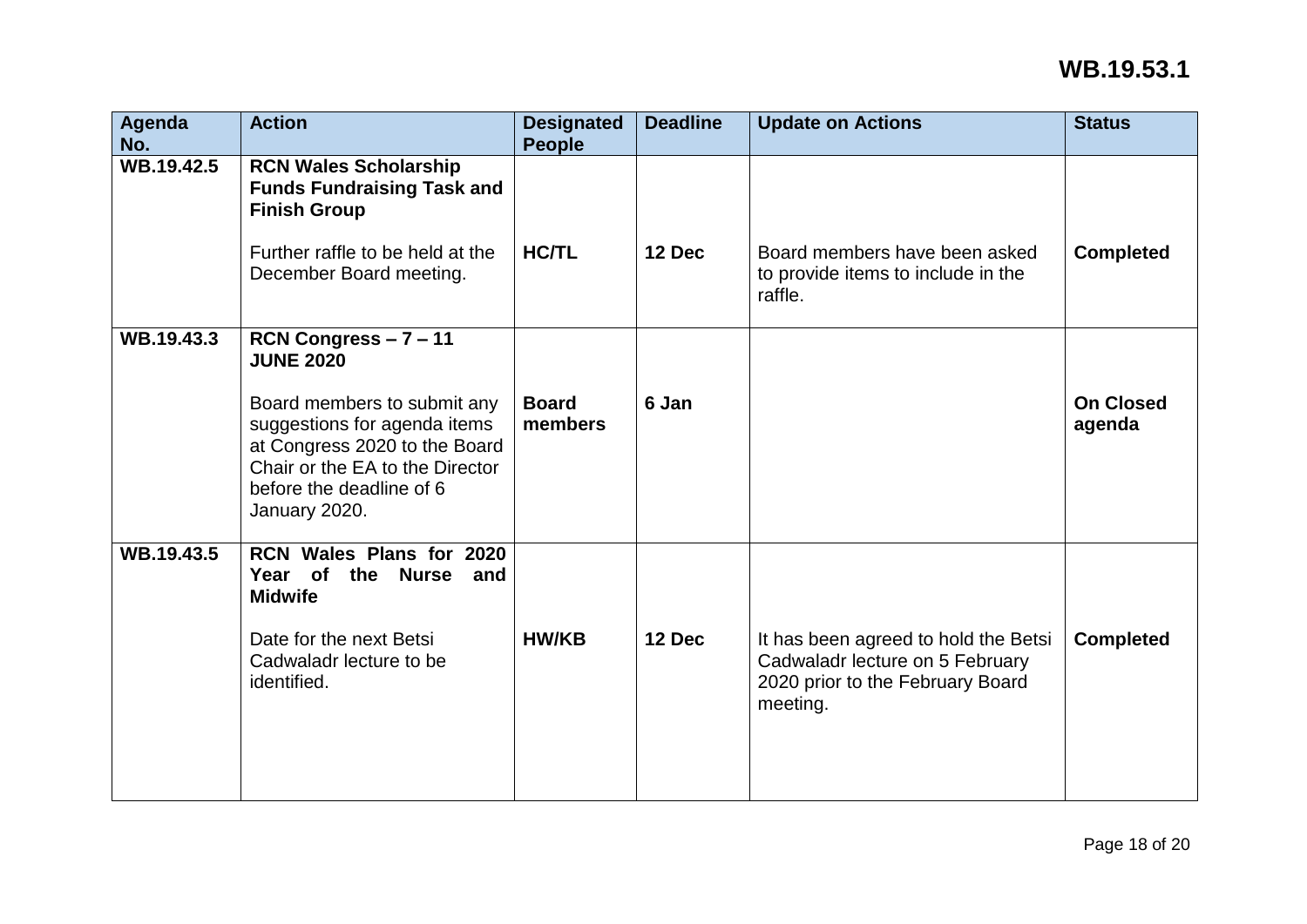| Agenda<br>No. | <b>Action</b>                                                                                                                                                                       | <b>Designated</b><br><b>People</b> | <b>Deadline</b> | <b>Update on Actions</b>                                                                                                                                                                    | <b>Status</b>    |
|---------------|-------------------------------------------------------------------------------------------------------------------------------------------------------------------------------------|------------------------------------|-----------------|---------------------------------------------------------------------------------------------------------------------------------------------------------------------------------------------|------------------|
|               | The Board to be kept updated<br>on the availability of tickets for<br>the Florence Nightingale<br><b>Memorial Service in</b><br><b>Westminster Abbey and</b><br>Llandaff Cathedral. | <b>KB</b>                          | 12 Dec          | 7 VIP tickets have been requested<br>for the Florence Nightingale<br>Memorial Service. Tickets will be<br>made available for the service in<br>Llandaff Cathedral for grass root<br>nurses. | <b>Completed</b> |
| WB.19.43.7    | <b>RCN Wales Primary Care</b><br>and Community Nursing<br><b>Response to a "Healthier</b><br><b>Wales - Our Plan for Health</b><br>and Social Care"                                 |                                    |                 |                                                                                                                                                                                             |                  |
|               | Document to be shared with<br>the Executive Directors of<br>Nursing.                                                                                                                | <b>HW</b>                          | <b>Oct 19</b>   | This was shared with the Director of<br>Nursing Peer Group meeting on 29<br>November 2019.                                                                                                  | <b>Completed</b> |
|               | Document to be shared with<br>the Professional Nursing<br><b>Committee Welsh</b><br>Representative.                                                                                 | <b>DL</b>                          | <b>Oct 19</b>   |                                                                                                                                                                                             | <b>Completed</b> |